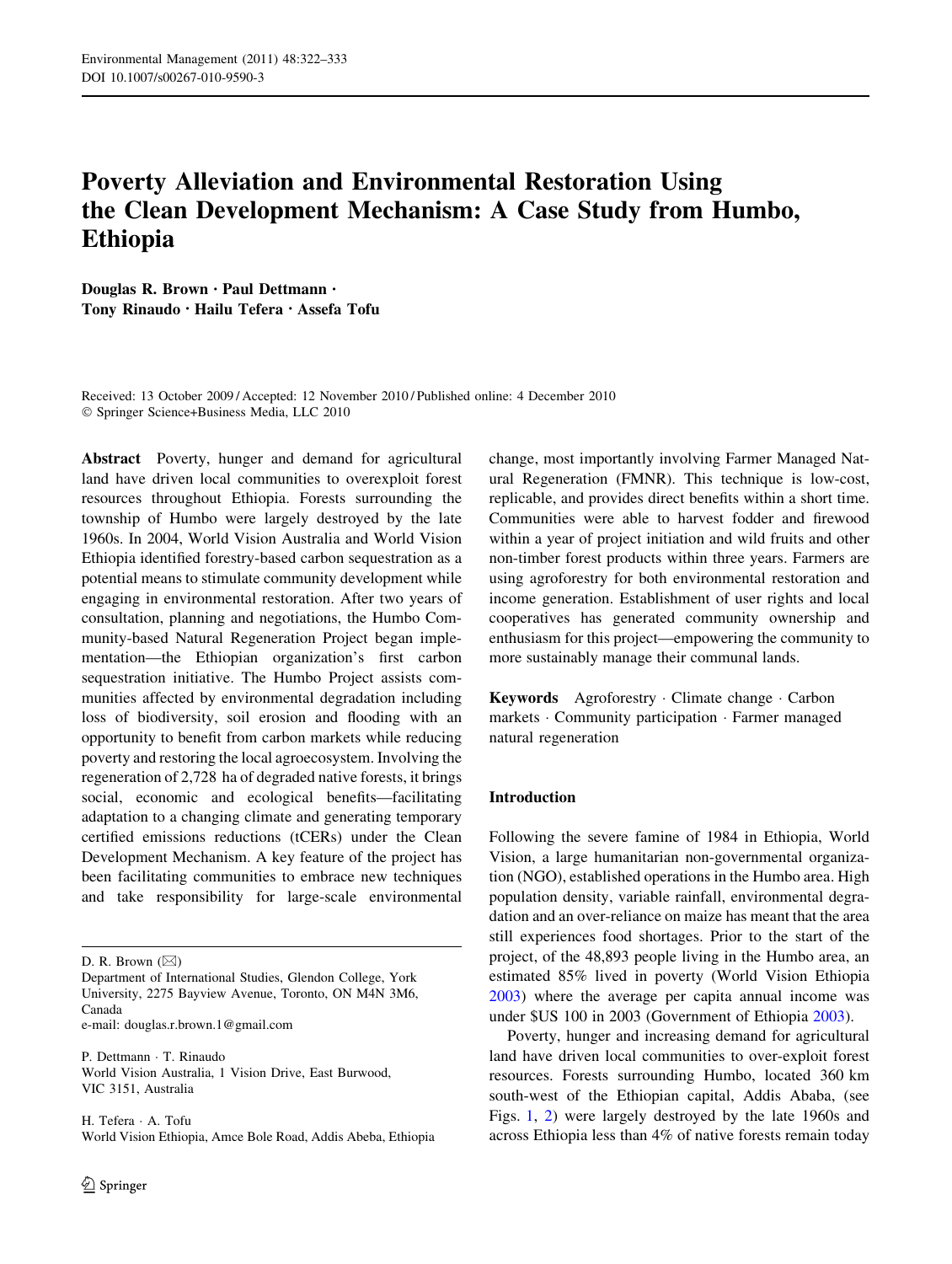<span id="page-1-0"></span>

Fig. 1 Map of Ethiopia showing the general location of the project area (source CDM [2009](#page-10-0))

(Secretariat of the Convention on Biological Diversity [2008\)](#page-11-0). The absence of user rights and appropriate legislative frameworks has exacerbated forest loss at the project site. Communities and individuals in the Humbo region not only lacked any clear tenure to the land they exploited, it was illegal for them to *manage* the forest. Despite government legislation intended to protect forests and the issuing of fines to those caught cutting down trees, poverty resulted in a failure of this authoritarian approach in Humbo (Mariame [2009](#page-11-0), Personal Communication), in the same way it has failed in other African countries that have taken this approach (Bojang and Reeb [1998\)](#page-10-0). Tree cutting and charcoal making are livelihood activities of last resort. They involve significant labour inputs for very little income and are undertaken mainly by people who have no other options for revenue generation. It is widely accepted that smallholder, community-based projects can help alleviate rural poverty (Tipper [2002](#page-11-0)). They have the potential to be a win– win situation (UNEP [2002\)](#page-11-0). Based on this understanding, a program of community agroforestry employing natural regeneration of woody species was established in Humbo with a focus on Carbon Sequestration.

In this article we use a case study approach to report on early experience using the Clean Development Mechanism (CDM) to jointly address the challenges of poverty alleviation and environmental restoration. While it is too early to present quantitative results of project outcomes, particularly given the long time horizon of the project, it is instructive to review the process by which the project evolved—from initial conception, to its design in partnership with the World Bank's BioCarbon Fund, $\frac{1}{1}$  and its subsequent

validation and registration within the CDM. By doing so, we are able to assess, in a qualitative manner, early impressions of project outcomes as perceived by project beneficiaries and actors. At the same time, we are able to examine lessons learned to date, which might be of benefit to projects at earlier stages in the CDM pipeline. We begin with a brief review of the approach to carbon sequestration (Farmer Managed Natural Regeneration [FMNR]) employed by the project, a description of the CDM and some background on the NGO and its role in the region and the project. We follow with an outline of the case study approach and project methodology followed by a discussion of early results of the project to date. We conclude with a discussion of some lessons learned which may be of relevance to various practitioners and researchers engaged in sustainable community development as well as climate change mitigation and adaptation activities.

#### Farmer Managed Natural Regeneration

Community-based reforestation projects face many challenges, as the poor track record of such projects testifies. For many years, conventional Western forestry methods have been applied and exotic tree species promoted in the countries of the Sahel region and in east Africa in order to combat desertification (Fortmann and Bruce [1988](#page-10-0)). Large and small projects were commissioned to curtail the assumed southward movement of the Sahara desert, but few, in our experience, made any lasting impression. As Edward Wolf of World Watch Institute wrote in the foreword to Reforestation in Arid Lands (Weber and Stoney [1986](#page-11-0)), ''reforestation has become a centrepiece of rural development in arid lands, a key to conserving soil and water supplies, securing food production, and reducing the hardships of rural life''. In many ways, the famine of the 70s shaped development activities for the next 10–15 years where it was just taken for granted that the desert would take over without concerted efforts at tree planting and this work took precedence over other interventions for many organizations.

Little thought was given to the appropriateness of these methods. Indigenous species were generally dismissed as ''useless'' scrub. In the name of afforestation, many projects even cleared this ''useless scrub'' to make way for exotic species. Often exotic species were simply planted in fields containing living and sprouting stumps of indigenous vegetation, the presence of which was barely acknowledged.

<sup>&</sup>lt;sup>1</sup> The World Bank has established several funds to precipitate the development of the carbon market in specific sectors. The BioCarbon

Footnote 1 continued

Fund was created to assist in the development of a market for forestry-based carbon. This fund identified and committed to purchase carbon from projects selected for inclusion in the fund.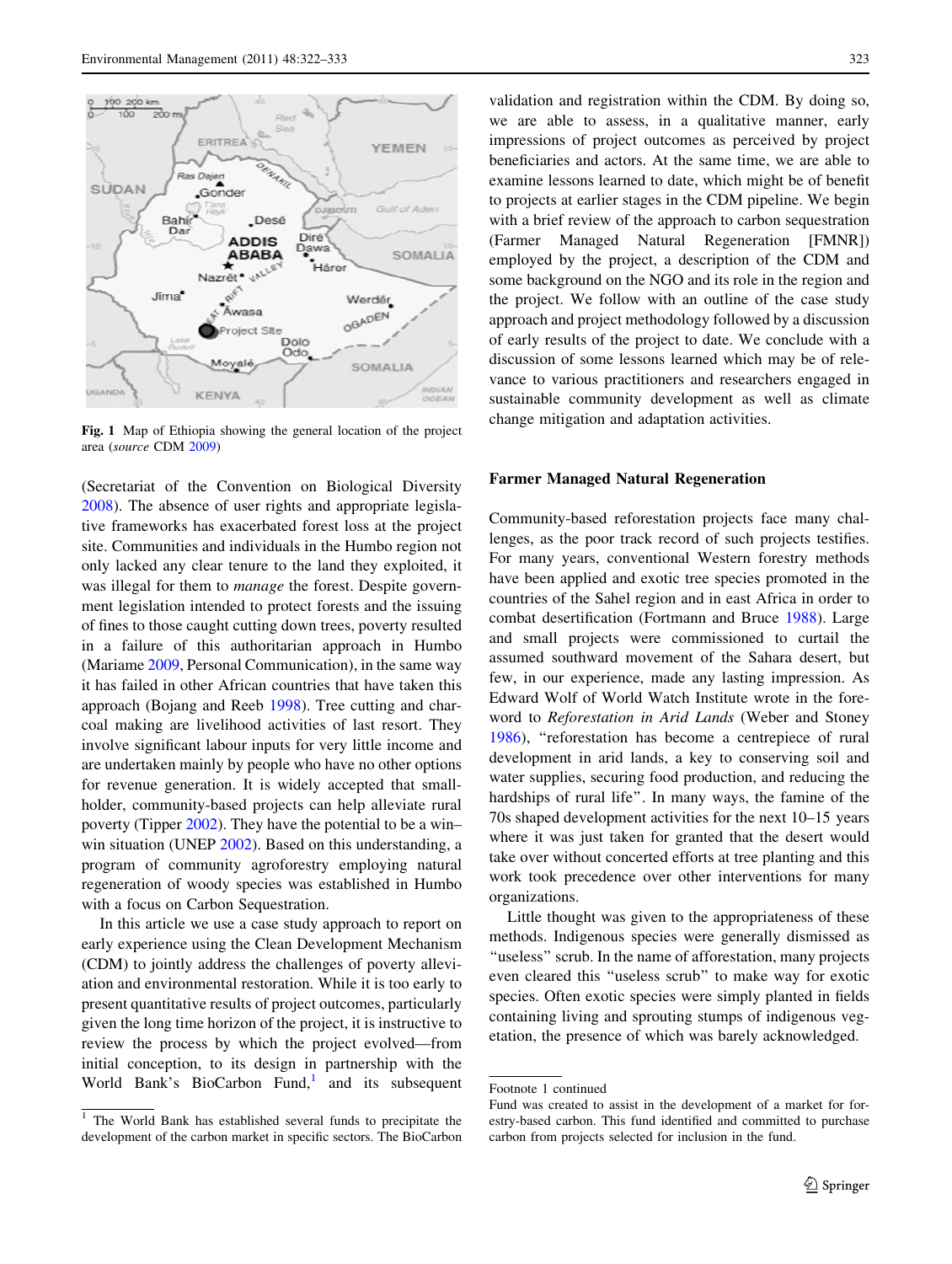<span id="page-2-0"></span>



This was an enormous oversight. In fact, these living stumps constitute a vast ''underground forest'' (Rinaudo [2001\)](#page-11-0), able to regenerate and provide multiple benefits at little or no cost. These live stumps may produce between 10 and 50 stems each. During the process of traditional land preparation, farmers viewed these as a liability, removing them before sowing their food crops. Under this management system, the stems rarely grow beyond 1.5 meters tall before being removed. The net result is a barren landscape for much of the year with few mature trees remaining. The land appears to be turning to desert and many have assumed that tree planting is required to restore it. Farmer Managed Natural Regeneration (FMNR), however, is the systematic regeneration of this pre-existing ''underground forest''.

Experience in Niger in the 1980s (Tougiani and others [2008\)](#page-11-0) showed that farmers practicing FMNR realised increases in crop yields, fodder production, fuel wood availability from pruning and thinning, as well as the potential to sell firewood in drought years. FMNR spread rapidly in Niger Republic because of its ease of adoption and reliance on resources at hand. Once introduced, this agroforestry system did not require outside intervention, but spread from farmer to farmer. Two essential features made this spontaneous diffusion and adoption possible: firstly, community-level cultural change around what constituted ''good or acceptable land management practices'' and, secondly, institutional change in tree tenure, from state ownership to local ownership by those with individual land holdings. It is estimated that adoption of FMNR in the Maradi region Niger Republic has resulted in an increased annual income in the order of US \$250 per ha per year from a combination of the following: increased production of wood, fodder and harvest of edible leaves, fruits for household consumption and sale; contributions to increased crop yields, livestock production and sale, improved dry season gardening arising from improved ground water recharge (Tougiani and others [2008](#page-11-0); Winterbottom [2007](#page-11-0), Personal Communication).

Agroforestry methods, including FMNR, can play a critical role in addressing poverty, food security and environmental issues in the small farmer African context (Leakey and others [2005\)](#page-11-0). Few African farmers can afford external inputs such as fertilizers and pesticides (Franzel [1999](#page-10-0)). Planting and/or leaving beneficial tree species on farmland at optimum densities (which will vary according to local environmental conditions) has made a significant impact on poverty and environmental health in many countries (Reij and Smaling [2008\)](#page-11-0). Agroforestry increases household resilience to environmental shocks such as drought, flood and insect attack and, in a situation where annual crops are destroyed, farmers have access to tree resources such as wood and fodder. Through contributing to soil organic matter and mulch material, trees help increase water infiltration into the soil, improve moisture retention and reduce evaporation—effectively increasing crop resistance to drought. While many think primarily of agroforestry systems as those where annual crops such as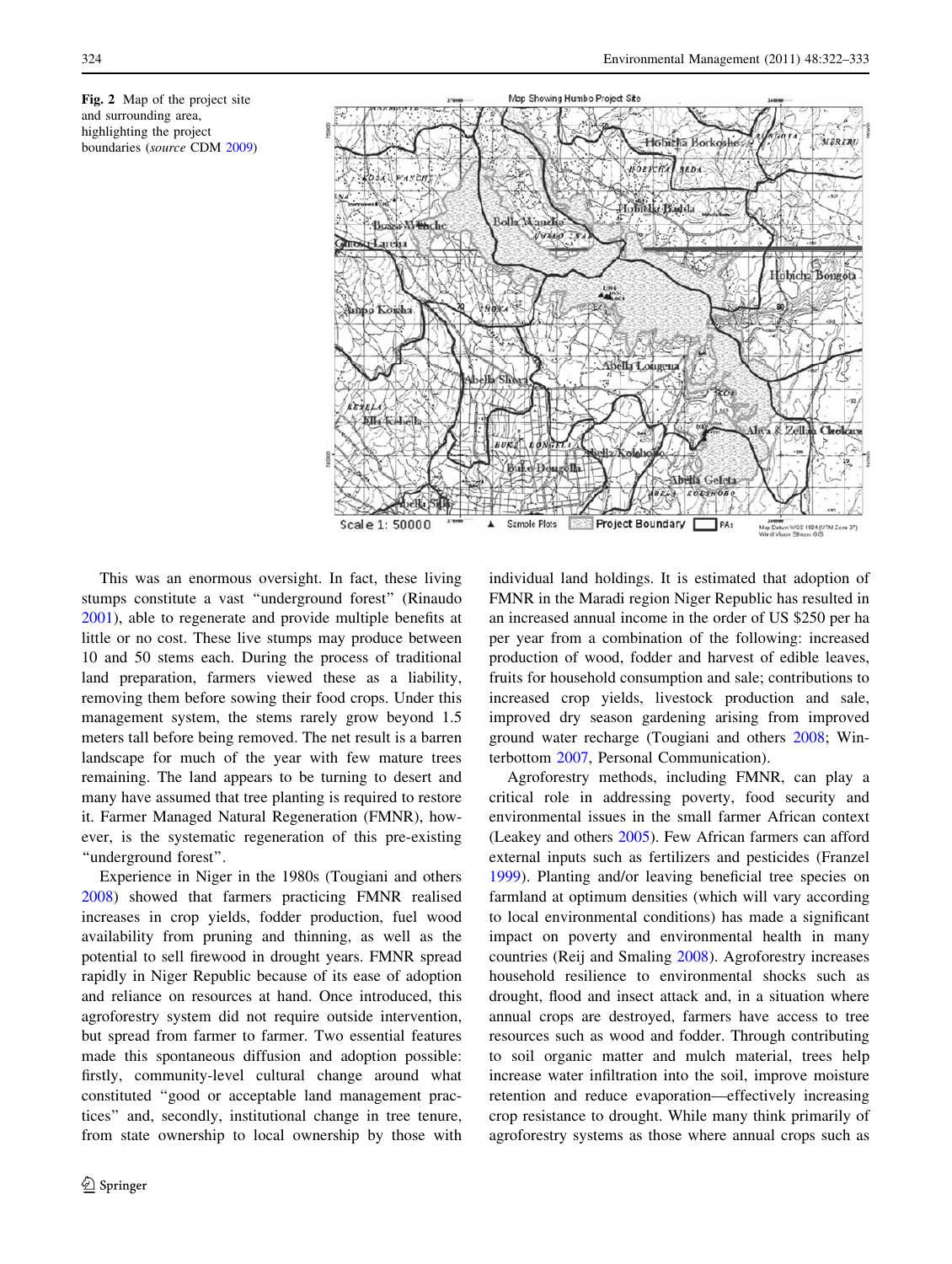maize are planted in association with leguminous tree species, agroforestry per se is much broader than this. A more complete definition states that agroforestry systems are agricultural lands where trees have been introduced and judiciously managed together with crops and/or animals (Albrecht and Kandji [2003\)](#page-10-0). Silvo-pastoral and agro-silvopastoral systems as well as managed woody fallows, cacao agroforests and traditional shifting cultivation systems are also classified as agroforestry systems (see, for example, Rocheleau and others [1988\)](#page-11-0). FMNR practices fit well into this category.

#### Clean Development Mechanism

The Clean Development Mechanism (CDM) is one of the three flexibility mechanisms of the Kyoto protocol which allows developed (Annex 1) countries to purchase emissions offsets from developing (non Annex 1) countries. The CDM has the dual goals of reducing overall greenhouse gas emissions, as well as promoting sustainable development (Austin and others [1999;](#page-10-0) Richards [2003](#page-11-0)). Although the CDM holds considerable potential for realisation of sustainable development benefits, it has been criticised recently for failing to deliver projects that offer high levels of sustainable development. It has also failed to deliver an effective mechanism for forestry based credits (Taayab [2006\)](#page-11-0). While the intent of the CDM is, in part, to facilitate sustainable development in an equitable manner, there are contradictions between market-based instruments and small-scale local development (Richards [2003\)](#page-11-0).

CDM projects range from the purely commercial, aimed at generating returns to investors, through to those whose goal it is to increase the incomes of local landowners by using carbon markets as a component of a rural development strategy (Jindal and others [2008](#page-10-0)). Some projects, such as this NGO's BioCarbon Fund project in Humbo, are already registered with the CDM (CDM [2009](#page-10-0); JACO CDM [2009](#page-10-0)). The validation report was submitted on 23/June/2009 and registration granted 7/Dec/2009 for a 30-year crediting period from 1/Dec/2006 to 30/Nov/2036 [\(http://cdm.unfccc.](http://cdm.unfccc.int/Projects/DB/JACO1245724331.7/view) [int/Projects/DB/JACO1245724331.7/view\)](http://cdm.unfccc.int/Projects/DB/JACO1245724331.7/view). However, most carbon sequestration projects in Africa are in the initial stages of implementation and their sequestration potential is an estimate at this point in time (Jindal and others [2008\)](#page-10-0). In addition to the challenge of estimating future carbon sequestration from these projects, is that of ensuring the permanence of the carbon that is sequestered. One approach to the problem of permanence has been to use contracts with participating farmers (Jindal and others [2008](#page-10-0)) with the attendant transactions costs. An alternative approach, as in the case of the Humbo project described herein (Dettmann and others [2008\)](#page-10-0), is to work with the whole community and to ensure that there are significant local benefits apart from the CDM ones, which take some time to be realized. It has the potential to be a win–win project—sequestering carbon and benefiting the poor (Richards [2003\)](#page-11-0).

# World Vision: Responding to the Link Between Environment and Development

World Vision has a long history of community development work in Ethiopia, particularly in the areas of education, health and agriculture (World Vision International [2009](#page-11-0)). While the link between environment and poverty is often overlooked, many of the NGO's greatest gains in agricultural development and poverty alleviation have been in association with restoration of the natural environment. The best known example is the conversion of parts of the Antsokia Valley from what was effectively a dust bowl in 1984 to a productive mix of forests, orchards and farmland today (World Vision [2007\)](#page-11-0).

Since the 1984 famine, the Ethiopian office of the NGO has had a strong focus on reforestation within its development interventions, enabling staff to approach this project with a legacy of making forestry and community development projects successful. Between 1975 and 2002, over 66 million forest trees and over 300,000 fruit trees were planted in its operating areas, which have made a significant improvement in the livelihood of many communities (World Vision Ethiopia [2002](#page-11-0)). Emergence of a market for carbon offers not only a new income stream to fund this work but a practical means of demonstrating the linkage between the environment and poverty.

In addition to its significant livelihood and environmental benefits, the Humbo project provides communities significantly affected by environmental degradation with an opportunity to benefit from the global market in carbon. While forest regeneration has direct flow-on social, economic and environmental benefits for local communities, it can also generate temporary certified emissions reductions (tCERs) under the CDM. The intent of the Humbo project is to channel the additional income generated from the sale of carbon back into the local community, funding communitydesignated development initiatives (CDM [2009;](#page-10-0) World Vision [2008](#page-11-0)).

There have been few studies to date of the impacts of CDM projects on either the host countries or the participants themselves (Jindal and others [2008\)](#page-10-0). This article takes a case study approach to qualitatively assess some of the initial local impacts of one such project—impacts that have been observed by the community and project personnel prior to receipt of any CDM direct benefits from carbon payments. It is based on a review of internal project documents made available to the authors (some of whom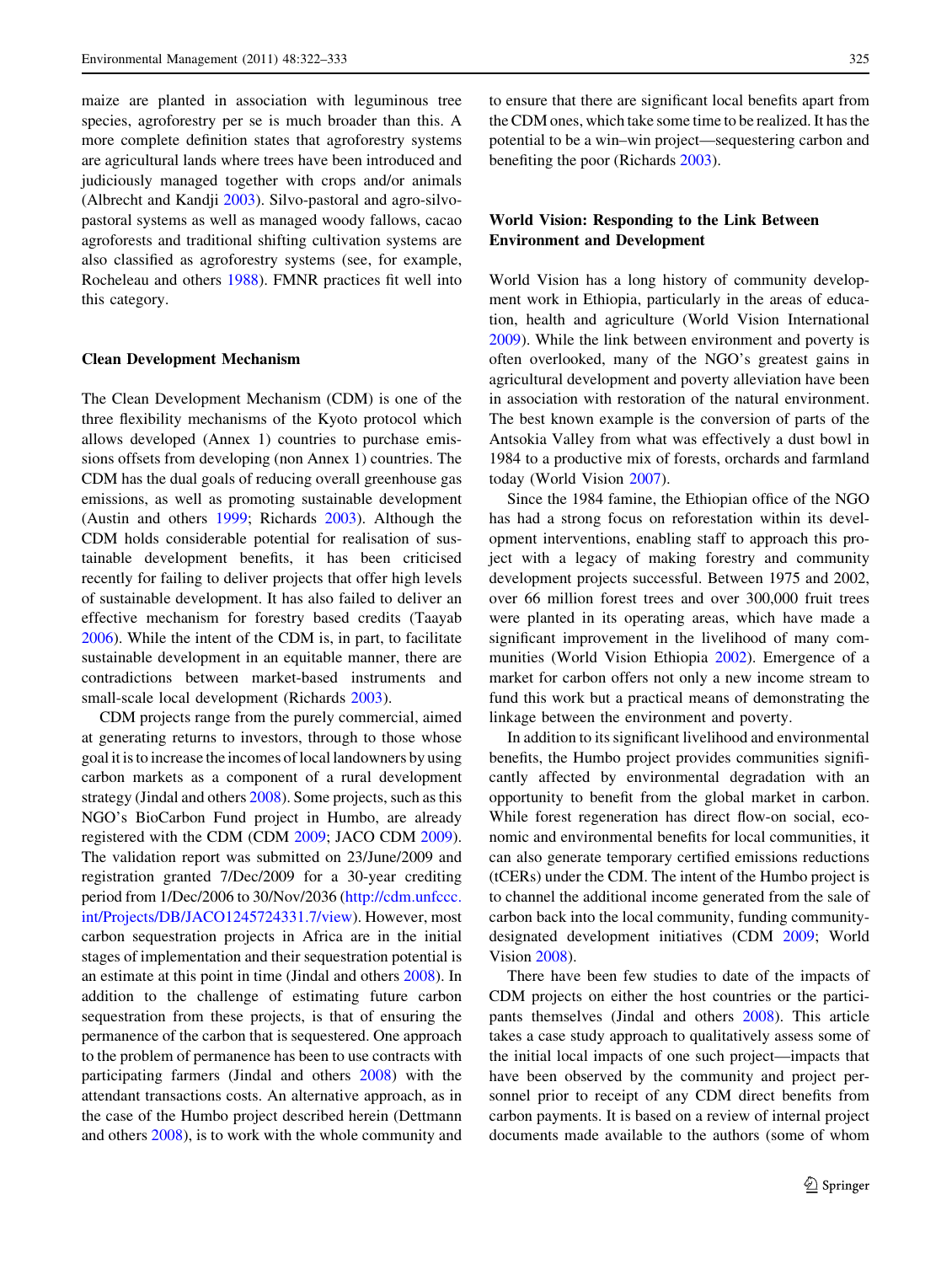are engaged in oversight roles within World Vision) as well as those that are publicly available. Internal documents include a variety of project reports, internal assessments and trip reports. Publicly available documents include the project design document (PDD) (CDM [2009](#page-10-0)), assessment reports prepared by World Bank consultants for use in writing the PDD (available on the CDM web site at [http://cdm.unfccc.int/Projects/DB/JACO1245724331.7/view\)](http://cdm.unfccc.int/Projects/DB/JACO1245724331.7/view) and the independent validation report prepared by JACO CDM Co., Ltd (JACO CDM [2009\)](#page-10-0).

# Case Study Methodology, Approach and Project Description

This case study reports on progress to date by the CDM's first large-scale afforestation/reforestation (AR) project to be successfully registered in Africa. It is based on a desk study of key project documents, external assessment reports prepared by consultants as part of the iterative process of preparing the Project Design Document (PDD), the report of the external validator as well as trip reports, personal communication with key informants, and site visits by some of the authors over the course of the project design phase and the first 3 years of implementation. Given the early stage of the project, it is premature to undertake quantitative assessments of project outcomes (such as changes in household income, food security). At the time of writing, the first mid-term assessment conducted in March 2010 had been completed, but the final report was not yet available. Qualitative assessments provided confirmation of earlier impressions by the authors. With respect to benefits through the CDM itself, measurement of the actual growth of the regenerated vegetation took place in the second half of 2010 with the first payment based on carbon sequestered received in September. As such, it is the first project in the World Bank Carbon Finance Unit's Africa portfolio to receive payments for emissions reductions.

Methodologies for carbon forestry projects have not yet been utilised at scale, and when this project was conceived in 2004, there was only one AR project registered within the CDM. The first tranche of BioCarbon Fund projects (of which this project was a component) involved 'learning by doing', with little certainty of available methodologies, or the likelihood of registration by the CDM Executive Board. The methodological pathway in the development of this project was an exploration of possible tools and techniques, as well as collaboration with a wide range of professionals working in the AR sector. The NGO's experience in this process was pioneering, and offers lessons for others considering such an approach to forestry based carbon mitigation (Dettmann and others [2008](#page-10-0)).

The Humbo project involves seven agricultural communities situated on the periphery of 2,728 ha of highly degraded native forest. The site itself is mostly hilly, but has some very steeply sloped areas as well. Prior to the start of the project there were significant areas of bare and rocky ground and the vegetation was low, sparse and thinning due to charcoal makers removing roots and stumps of trees (there being few branches left big enough for charcoal production). When it rained, the hard ground absorbed little of the moisture and run-off caused severe problems down-stream where deep gullies had formed and farmland flooded. While the primary livelihood activities of the seven communities emphasize annual crop production on the land that surrounds the project site itself, the actual project site was and still is uninhabited and unoccupied. Rather, it has been held in common and used for grazing, firewood collection and charcoal making—though all these activities have historically provided minimal benefit to the residents of the surrounding communities.

Following technical suitability and feasibility assessments (Benti [2006](#page-10-0); Greenhouse Balanced [2006;](#page-10-0) Tamarat [2009](#page-11-0)), the community was consulted (Admasu [2009](#page-10-0); Kamara and others [2008;](#page-10-0) Kebede [2006\)](#page-11-0) with respect to the potential for a project of this nature and the community's widespread support for the initiative was apparent. Key activities of the project itself project have included:

- Establishment of user rights to the forest by the community.
- Formation of community cooperatives in each of the seven villages adjacent to the project site.
- Training in farmer managed natural regeneration (FMNR) techniques for management of the majority of the project site (the degraded forests), some 2200 ha.
- Establishment of nurseries for the production of planting material for use on the remaining areas of the project site (some 500 ha) where FMNR could not be practiced due to a lack of live root material or natural seedling regeneration.

The NGO's role in establishing nurseries, facilitating the formation of community structures (cooperatives), and negotiating with the World Bank and others has been complementary to the communities' work—but this has always been a community led project. A detailed description of the project (CDM [2009;](#page-10-0) World Vision [2008\)](#page-11-0) is available on line ([http://www.climate-standards.org/projects/files/ethiopia/](http://www.climate-standards.org/projects/files/ethiopia/Ethiopia_Humbo_CCBA_PDD_June_6.pdf) [Ethiopia\\_Humbo\\_CCBA\\_PDD\\_June\\_6.pdf](http://www.climate-standards.org/projects/files/ethiopia/Ethiopia_Humbo_CCBA_PDD_June_6.pdf) or [http://cdm.un](http://cdm.unfccc.int/Projects/DB/JACO1245724331.7/view) [fccc.int/Projects/DB/JACO1245724331.7/view\)](http://cdm.unfccc.int/Projects/DB/JACO1245724331.7/view).

Preconditions for Establishing an Effective Project

Based on our analysis of the available documentation, together with our experience with the project to date, critical elements of the project methodology of importance to success of the approach include: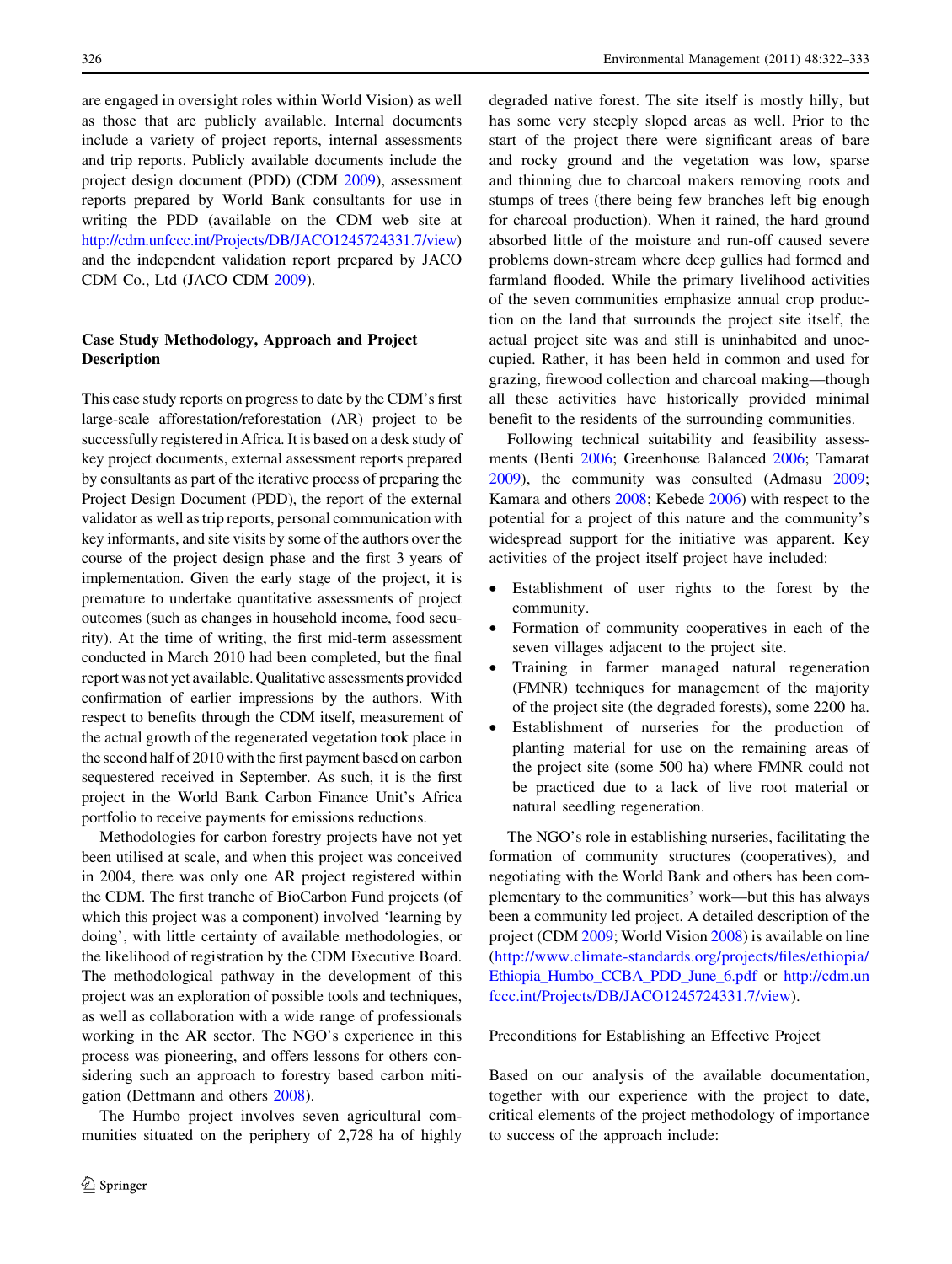- 1. The foundation of community trust. This project is built on 18 years of development work undertaken by the NGO in the Humbo District. The trust established with the community over this period delivered a platform from which to present the concept of a carbon and forestry project, and for the community to have a level of confidence in the NGO as the project originator. This mutual knowledge of and understanding between the NGO and the community was critical to effective project design and implementation. Issues of access to land are known to be contentious in Ethiopia (Kibreab [2002\)](#page-11-0), yet through working closely with the relevant government offices and the Humbo communities work has so far progressed in a relatively problem-free manner. On more than one occasion community members have stated that this NGO was the organisation sufficiently respected within the community to facilitate such a project.
- 2. Realising Early Success. Community support for the project improved as the project progressed successfully—user rights were granted, cooperatives were formed, training was provided and forest blocks were demarcated with participation of each of the seven communities living on the forest perimeter and district government staff. Even so, it was not until actual physical benefits were realized that most community members fully believed that they were the primary beneficiaries and that the degree of their participation would affect how much they benefited. Thus, as communities began harvesting and utilizing fodder and firewood according to their management plan, even those who had been ambivalent to the activities began to become more actively involved in the project.
- 3. Laying the groundwork through effective local collaboration. From the outset, the Humbo project operated with a focus on collaboration among community, local, state and national authorities. Focus groups were engaged through participatory rural appraisals in each community to assess interest in restoring the degraded forest and willingness to make necessary changes to land use practices that would be required to adopt FMNR.

Discussions were held with local forestry and government officials on the nature of carbon forestry projects. This began with endorsement at the local level, and progressed through to the national government. There was widespread support for the objectives of the project and the authorities expressed a willingness to grant user rights to encourage community management of the forest. This approach to realising government endorsement was very effective in this case. Legal aid was obtained for cooperative formation and guidance in forming by-laws.

- 4. Building a competent team. The NGO's offices in Ethiopia and Australia formed a strong partnership, established a core team and worked closely with additional specialists from the BioCarbon Fund of the World Bank and Joanneum Research (an Austrian based consultancy responsible for the first AR project in China) in development of this project. The networks and capacity of the team laid a foundation for effective project development and direction.
- 5. Building institutional support from inception. Letters of support for the project from Woreda State, and Regional governments were secured. A letter of no objection and letter of approval were subsequently granted from the Ethiopian Environmental Protection Authority (EPA), the Designated National Authority (DNA) on matters related to the CDM. The BioCarbon fund team at the World Bank was effective in supporting this process, and in realising additional start up funding for capacity building and technical support.
- 6. Compliance with CDM requirements. A clear awareness of the requirements of the CDM process from the beginning of the project was essential to ensure that relevant data was collected and specific actions undertaken in the development of the project. Of particular importance were:
	- Determining project eligibility: It was essential that the project be established on land that was cleared of trees before 1990, and would be able to sustain a forest under the Ethiopian definition as submitted to the UNFCCC. Ethiopia's DNA defines a forest as land with trees that has a minimum area of 0.05 ha, a minimum tree crown cover of 20% and a minimum average tree height above 2 m (CDM [2009](#page-10-0)). Project eligibility was substantiated at the beginning of the negotiation, and documentary evidence collated.
	- Determination of project baseline: AR projects must establish the baseline or business as usual scenario. The project team ascertained the ongoing clearing of isolated existing trees, and identified the baseline scenario (what would occur without the project intervention) as an ongoing depletion of carbon stocks.
	- Determination of levels of pre-existing biomass: In order to understand the impact of the project on carbon stocks, the project required an assessment of pre-implementation stocks of carbon. This assessment was undertaken in 2006 by the NGO's Ethiopean project team prior to the official project launch, and before changes in management of the project area were implemented.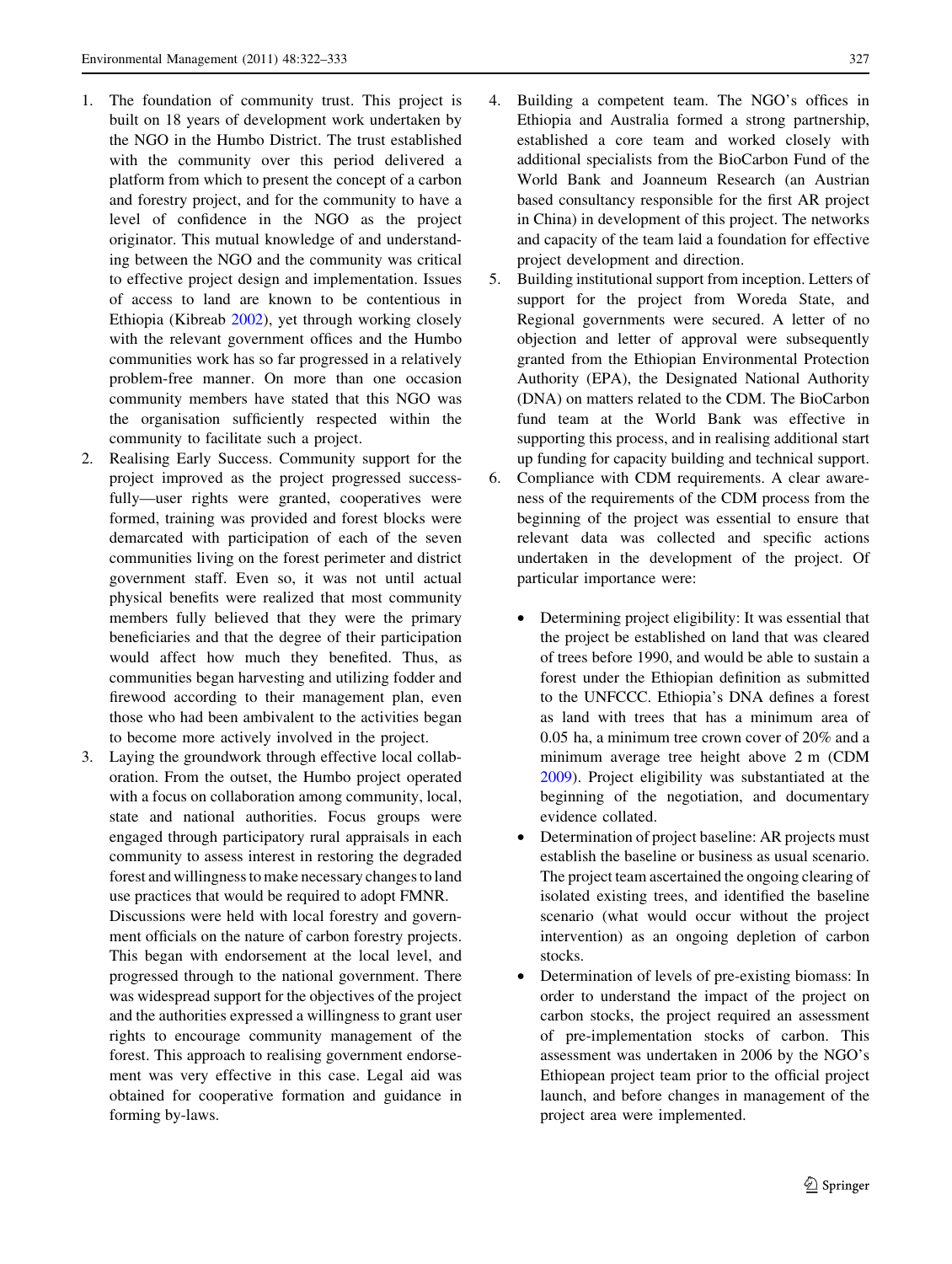- Securing letters of no-objection and endorsement: The Ethiopian DNA was brought into the planning of the project from an early stage, and was therefore very supportive, delivering the required letters for no-objection, and subsequently endorsement.
- Validation and submission for registration: The project team worked with the validator (JACO) in delivering the additional documentation required for registration, and the project was submitted on June 23, 2009 for registration with the CDM Executive board (JACO CDM [2009](#page-10-0)).

## Timeline of Project Development

The Humbo project has developed over a period of five years—including two years of preparation prior to project inception in December 2006. Table 1 outlines some of the most important milestones in the process.

# Results of the Project to Date

The project has now been operational for almost 4 years, with the application of FMNR over the entire site for over three years. Over this time, the project team has had opportunity to observe both the physical changes within the project site, as well as the attitudinal changes within the communities involved in the project.

Improvements in Local Flora and Fauna

Just 36 months since FMNR project activities commenced, the change in vegetative cover was so pronounced as to draw the attention of all levels of government, universities, other development partners and communities visiting the project site. In recognition of its unique nature and its significant environmental impact, June 2009 saw Ethiopia's national environment day celebration take place at the Humbo project site (World Vision [2009](#page-11-0)). Community members themselves have identified that, due to increased leaf litter fall and the return of grass to the hillsides, there is significantly less flooding, erosion and siltation of their farmland, which is located downstream from the project area itself (Nuri [2009,](#page-11-0) Personal Communication). Similarly, they have observed an increased presence of wildlife and birds in the forest.

# Sustainable Forest Management

To date, 2,728 ha of degraded forest which were previously unmanaged and over-exploited for wood, charcoal and fodder extraction have been protected, are now being

Table 1 Major milestones in the development of the Humbo project

| Date                     | Milestone                                                                                                                           | Required by |
|--------------------------|-------------------------------------------------------------------------------------------------------------------------------------|-------------|
| October 2004             | Project feasibility mission undertaken to determine the possibility of an AR CDM project in<br>Humbo Ethiopia                       |             |
| December 2004            | Community consulted regarding the potential of a carbon project and its implications.<br>Proposal received strong community support |             |
| February 2005            | Project Idea Note (PIN) completed and submitted to the BioCarbon fund of the World Bank                                             | <b>CDM</b>  |
| June 2005                | Completion of a Carbon Finance Document Provisional acceptance into the BioCarbon Fund                                              | World Bank  |
| January 2006             | World Bank team assessment of project site                                                                                          | World Bank  |
| April 2006               | Acceptance of project into the BioCarbon Fund                                                                                       |             |
| May-September 2006       | Baseline analysis and pre-existing biomass assessments undertaken                                                                   | <b>CDM</b>  |
|                          | Community cooperatives initiated                                                                                                    |             |
|                          | Training on Farmer Managed Natural Regeneration (FMNR) undertaken                                                                   |             |
| December 2006            | Project inception—area closure                                                                                                      |             |
|                          | Pruning and nursery establishment begin                                                                                             |             |
| January 2007-August 2008 | Project Design Document (PDD) written                                                                                               | <b>CDM</b>  |
| June 2008                | Project officially opened by the government and World Vision                                                                        |             |
|                          | Planting of seedlings over cleared areas is implemented at scale                                                                    |             |
| August 2008              | PDD submitted to JACO for validation                                                                                                | <b>CDM</b>  |
| November 2008            | Period of public review of PDD                                                                                                      | <b>CDM</b>  |
| March 2009               | Validation mission with the DOE, JACO                                                                                               | <b>CDM</b>  |
| April-June 2009          | Clarification and rectification of outstanding PDD issues for Validation                                                            | <b>CDM</b>  |
| 24 June 2009             | Submission of Validator's report, and PDD for registration with the CDM Executive board                                             | <b>CDM</b>  |
| February 2010            | Project registered with the UNFCCC                                                                                                  | <b>CDM</b>  |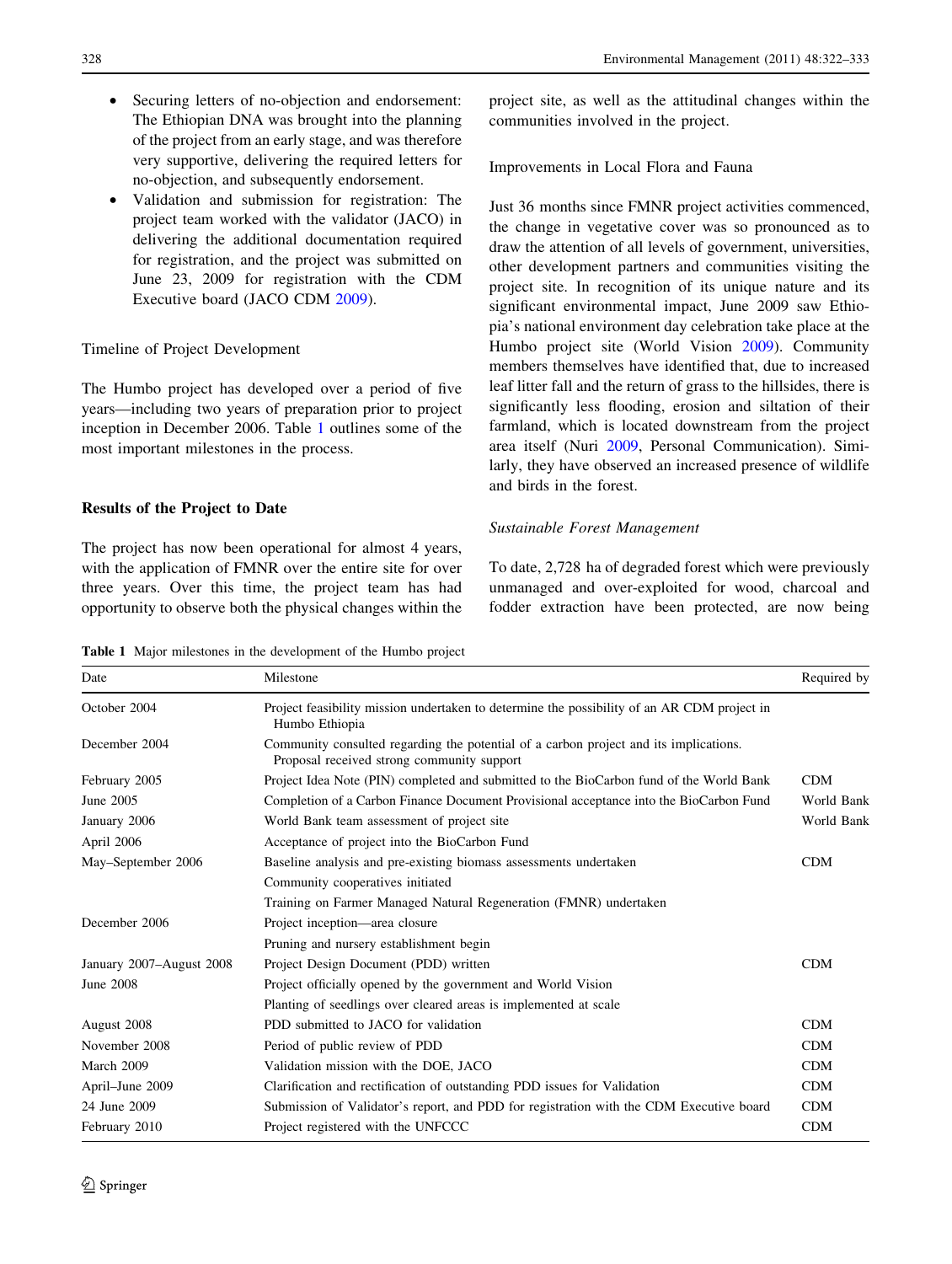restored and sustainably managed through species selection, coppicing, protection from livestock and strategic replanting. Tree regrowth has reached 2–5 m since project inception (Yirgu [2009,](#page-11-0) Personal Communication). The native vegetation includes Acacia spp., Aningeria adolfi-friederici, Podocarpus falcatus, Olea africana, Cordia africana, Croton macrostachyus, Erythrina spp., Ficus spp., and other locally indigenous species (World Vision Australia and Ethiopia [2005\)](#page-11-0). To date, over 700 ha of the area under management have been pruned using FMNR techniques. In addition to this, some 230 ha unsuitable for FMNR have been replanted with a survival rate of 79%, (Tefera [2007\)](#page-11-0) the principle species in nurseries for transplanting being Grevillea robusta, Eucalyptus globulus, Acacia saligna, Schinus molle and Cordia Africana (Tefera [2007](#page-11-0)). Residents of the communities have observed that fruit from five indigenous tree species are becoming increasingly available as the trees grow and sightings have been made of wildlife, which had previously left the area, including antelope and wild goat.

Direct and Indirect Economic Benefits

#### Direct Benefits

The first carbon revenue was received by the project in September 2010—a sum of about 34,000 \$US. Although seasonal and management factors will have an impact on the amount of carbon revenue which is realised, the project anticipates carbon revenues from the World Bank in the order of  $$726,000$  (US) for the first 165,000 tCO<sub>2</sub> over the initial ten years of the project according to the emissions reduction agreement (ERPA). Emissions reductions over and above this will be sold to the World Bank or other buyers. In a June 2008 initial review of the community managed agroforestry activities, the sentiment expressed by community members included comments such as ''We are too much happy [sic]. We never expected to see so much grass growing from these rocky, barren slopes, to see trees growing so quickly or to harvest firewood so early in the program'' (Rinaudo [2008](#page-11-0)). Within the first year of livestock exclusion, one of the seven communities reported that the landscape had recovered sufficiently that they harvested 300 large bundles of grass from previously rocky and barren hillsides (Rinaudo [2008\)](#page-11-0). By the second year, when all collaborating communities began pruning tree regrowth, there was capacity to meet domestic firewood needs from the project site.

# Indirect Benefits

While measurements have not yet been undertaken, it is anticipated that the increased vegetative cover and leaf litter protecting the fragile lateritic soils will reduce water runoff and erosion, and increase infiltration and ground

water recharge. This view is supported by anecdotal observations made by community members. Decreased water runoff will reduce flooding, landslide and damage to agricultural lands. The ephemeral lake, Abaya, approximately 50 km to the south has significant turbidity problems leading to a loss of aquatic biodiversity. Application of the management approach taken by this project across the entire watershed could help to arrest the decline in water quality of Lake Abaya.

Social (Local Governance) Benefits

The establishment of seven local forestry cooperatives, one within each of the villages which had historical tenure over the project site, has helped the participant communities to establish management and user rights over the forest land, and engendered within each of the communities motivation and momentum to manage their forest resources. The external actors in this project (World Vision, the World Bank, the various levels of government in Ethiopia) have played critical roles in the project establishment, however the ongoing management, and long term ownership of the management of the project rests with the community cooperatives. Establishment, membership and management of the cooperatives is based on the legal requirements articulated by the enabling legislation. Membership of the Humbo forestry cooperatives is open to all community members for the payment of a small registration fee (approximately US\$1). Most community members have joined the cooperative and share in the management, benefits of forest products and decision-making processes.

Empowering local communities through the cooperatives with both the governance structure to effectively manage the forest on behalf of the entire community, as well as the authority to undertake management actions, has the potential to unlock significant benefits in the management of natural resources in Ethiopia.

## Discussion

One of the challenges of forest-based carbon projects of this type is assessing their suitability. The Climate, Community and Biodiversity Alliance has developed the CCB Standards (CCBA [2008](#page-10-0)), which are being adopted by a number of organizations to help identify projects that simultaneously address climate change, support local communities and conserve biodiversity. Brown and Corbera [\(2003](#page-10-0), Table 3, p. S51) have taken a similar approach, but place much more emphasis on social development indicators. In addition to the anticipated carbon benefits, the project has to date met most of the ecological and social development criteria they include (Brown and Corbera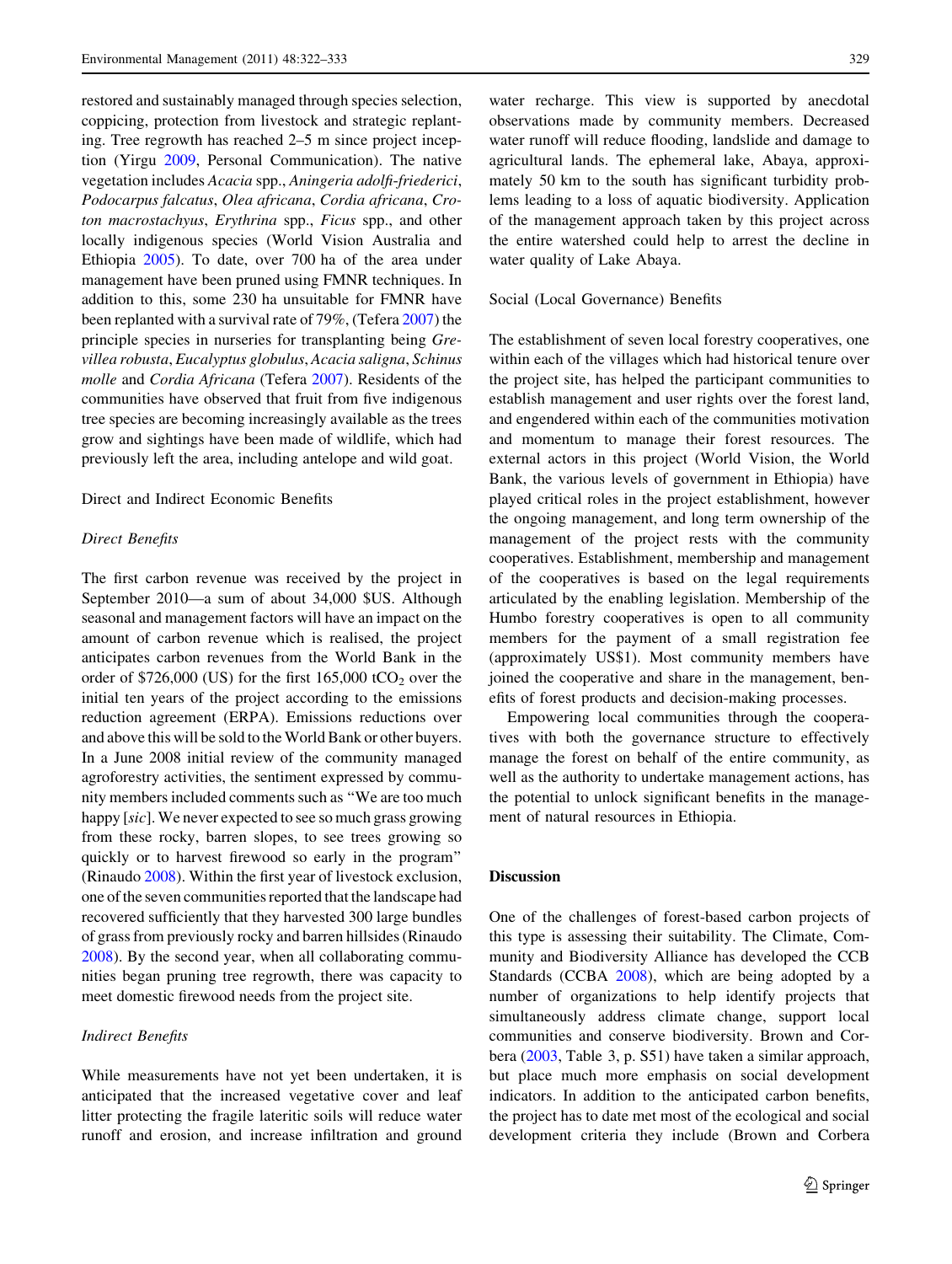[2003\)](#page-10-0). Several aspects of this project have been identified, which have contributed to effective implementation and which have potential for wider application.

#### Promotion of Farmer Managed Natural Regeneration

As a technique, FMNR, which is being used to regenerate degraded native forests, is inexpensive, replicable and provides significant short-term benefits. By the second year of operation, communities had already commenced harvesting hay and firewood. Realising these early and substantial benefits has increased community enthusiasm and commitment for the work and for FMNR as an agroforestry system. Many of those who previously opposed or were ambivalent to the project are now joining the cooperatives (Rinaudo [2008\)](#page-11-0). Not only does FMNR restore the natural forest without the effort of replanting, by emphasizing the regeneration of native vegetation it avoids the negative consequences of some exotic species and addresses concerns about the reduced biodiversity associated with new plantations (Jindal and others [2008](#page-10-0)).

However just because a new technology is simple doesn't guarantee that it will be easily or rapidly adopted. Initially, many key stakeholders, including some World Vision staff, did not embrace the approach or the benefits of FMNR. A significant commitment was required to educate staff, partner organisations and the community when introducing innovative activities in both implementation and follow-up stages. Thus, it is important to provide clear and repeated messaging over the long term.

#### Creation of an Enabling Environment

Woods [\(2003](#page-11-0)) cites five enabling conditions that contribute to the spontaneous adoption of agroforestry enterprises by resource poor households:

- 1. ease of access to markets;
- 2. economic and other benefits that are higher than those from alternatives;
- 3. a viable production technology that is available and known to farmers;
- 4. access to sufficient areas of land with security of tenure;
- 5. farmer confidence in being able to control risks, such as fire, pests and theft.

In light of the above, the Humbo design process focused on creating a favourable enabling environment in which communities could readily embrace new techniques and were empowered with responsibility for large-scale environmental restoration. Farmers in Humbo have access to both village and Sodo city wood and fodder markets and as

the volume and quality of wood and fodder increases the income from this activity will also increase.

While economic comparisons between charcoal making and sustainable wood and fodder harvest have not been made, it is clear that charcoal making is only a short-term economic prospect even if it could provide comparable economic returns. Through the management system introduced to Humbo, communities will have a long-term, steady and increasing income from the sale of wood and fodder, as well as non-wood forest products including honey and indigenous fruit. These are an important supplement to what they earn from their primary agriculturally-focused livelihood activities, which they practice in the communities where they live on the periphery of the project site.

The technology of FMNR is simple, cheap and provides rapid results. The project invested heavily in training and follow up to ensure that all farmers in the cooperatives understood how to practice FMNR and how to manage risks such as fire and theft. By-laws addressing tree pruning (when, how and who) and respect of the cooperative's rules were established by the communities. Training on fire risk reduction and mitigation was provided and communities selected those whose income was most impacted by area closure to be paid a small salary for guarding the forest against theft.

Some of the communities manage a smaller proportion of the project area on a land-area-per-capita basis, however even those communities with small areas are benefitting more under management by their cooperatives than they were when there was no effective management. The issuing of user rights over the community land has given the communities the necessary incentive to sustainably manage the forest and establish rules for harvesting, etc. (see below for more details).

### Ownership and Empowerment

One of the challenges to effective AR CDM projects is to ensure that local communities understand the long-term nature of the projects amid concerns that the poor have the ability to make the necessary changes (Jindal and others [2008](#page-10-0)). Clearly defined property rights are also essential (Gutman [2003](#page-10-0)). However, solving the problem of land title is not a simple matter (Ensminger [1996](#page-10-0)) as there is often a conflicting coexistence of customary and statutory land rights in many Africa countries (Woodhouse [2003\)](#page-11-0). Ethiopia is a case in point—all land was officially nationalized in 1974, yet a system of inheritance and hereditary rights continues in parts of the country (Jindal and others [2008](#page-10-0)).

In Humbo, the establishment of legally robust land user rights and registered cooperatives laid a foundation for community user rights for this project. Each of the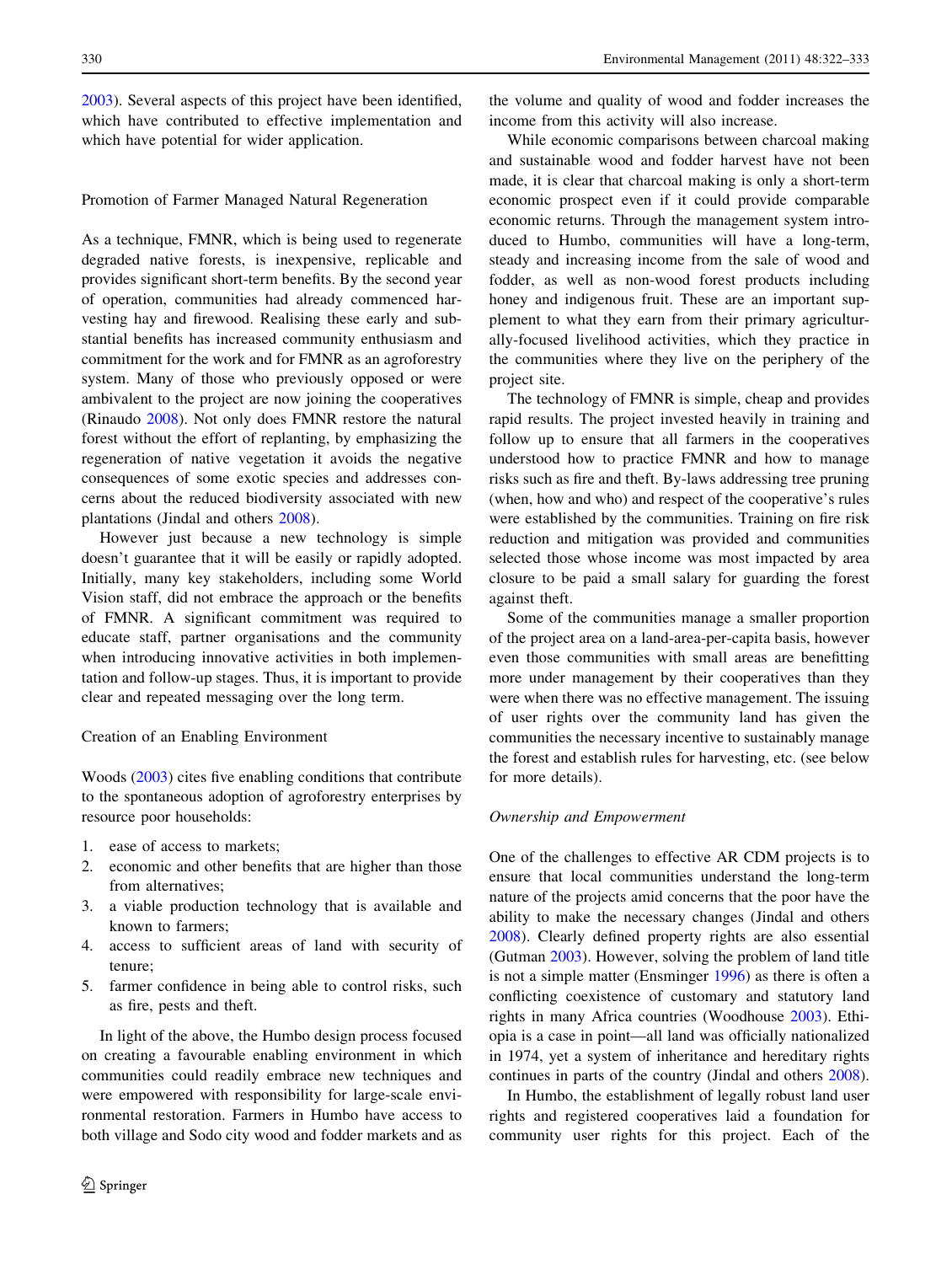cooperatives represents a pre-existing community and network of prior relationships amongst the population. The people in the area now have legal title to the land, which entitles them to utilize the forest in a sustainable way. However, communities not only require the right to use and manage the forest, but to benefit from forest products including sequestered carbon. Today, a little over three years after project commencement, as communities begin to harvest firewood, fodder and wild fruits, a deeper level of confidence and trust in the user rights agreement is emerging. Since the forest is now effectively ''theirs'' (i.e., the community's) and not ''the government's'', there is a very high incentive for protecting it and managing it in a sustainable manner.

# A Commitment to Work Through Challenges Using Resources and Tools Available

All projects, and particularly those involving access to land, have the potential to cause friction between communities. During the planning phase, a small disagreement arose between two of the seven adjacent communities regarding the location of boundaries on the project site. However, through the application of community facilitation techniques, using the legal structure of community cooperatives, and facilitation of a brokered outcome by a third party (the NGO and government forestry staff) a mutually agreeable demarcation of the project site was established (delineated using GPS and marked with physical markers for all to see).

## Collaboration

Early collaboration with government at all levels was essential to the success of this project. This made engagement and implementation simpler and more transparent. In the Humbo case, the NGO's reputation within the community facilitated local and regional buy-in, and so established a foundation for state and federal government endorsement.

### Management of Cooperatives

With legal assistance, the cooperatives created by-laws, which laid out how and by whom the forest would be managed and how benefits would be shared. Cooperatives became responsible for protection of the forest and its sustainable management. Cooperative members are organised for pruning of tree re-growth, tree planting and weeding; schedules for fuel wood and fodder harvest are implemented; membership fees are collected and managed; and infringements are dealt with according to the by-laws. While cooperatives are not a new or innovative tool for community development, they are, in the context of Humbo specifically and Ethiopia generally, a relatively new approach to forest management.

## Transactions Costs

One of the challenges of the CDM is that transactions costs can be prohibitively high when a project involves many individual smallholders (Smith and Scherr [2002\)](#page-11-0). The design of the CDM is not well-matched with the needs of communities for successful implementation of sustainable land use activities (Tipper [2007\)](#page-11-0). Though simplified guidelines for such projects do exist in certain circumstances, the approval process is still very slow and costly (Jindal and others [2008](#page-10-0)). The Humbo project dealt with this in part through legal recognition of community ownership and establishment of community cooperatives for management purposes, rather than seeking to establish individual title for what was essentially a commonly held resource. While this avoided the cost of having to deal with individual landowners, the costs of verification are still a significant burden.

## Conclusion

As discussed by Jindal and others ([2008\)](#page-10-0), there are three design elements which are critical to the success of carbon sequestration projects. Such projects should:

- help smallholder farmers sell carbon individually or in groups;
- employ trees that provide multiple benefits beyond the carbon income; and
- encourage practices which do not pose a threat to local livelihood systems.

The Humbo project incorporates these design elements. Given that members of the local community are pleased with the outcome at this early stage due to the existence of early, non-carbon benefits, and the project does not threaten local livelihood systems, but enhances them, there is a high probability that the changes brought about will continue for the foreseeable future. The focus on developing a locally sustainable project (using development ''best practice'' and paying close attention to local institutions) has increased the likelihood that there will be significant carbon credit revenue in the future. Something which might not occur had the prospect of cost-recovery and longerterm cash benefits to the community arising from carbon revenues been the primary focus. The fact that the project was planned with the CDM in mind probably encouraged the planners to be more intentional and rigorous in some aspects of planning and design. Conversely, it could be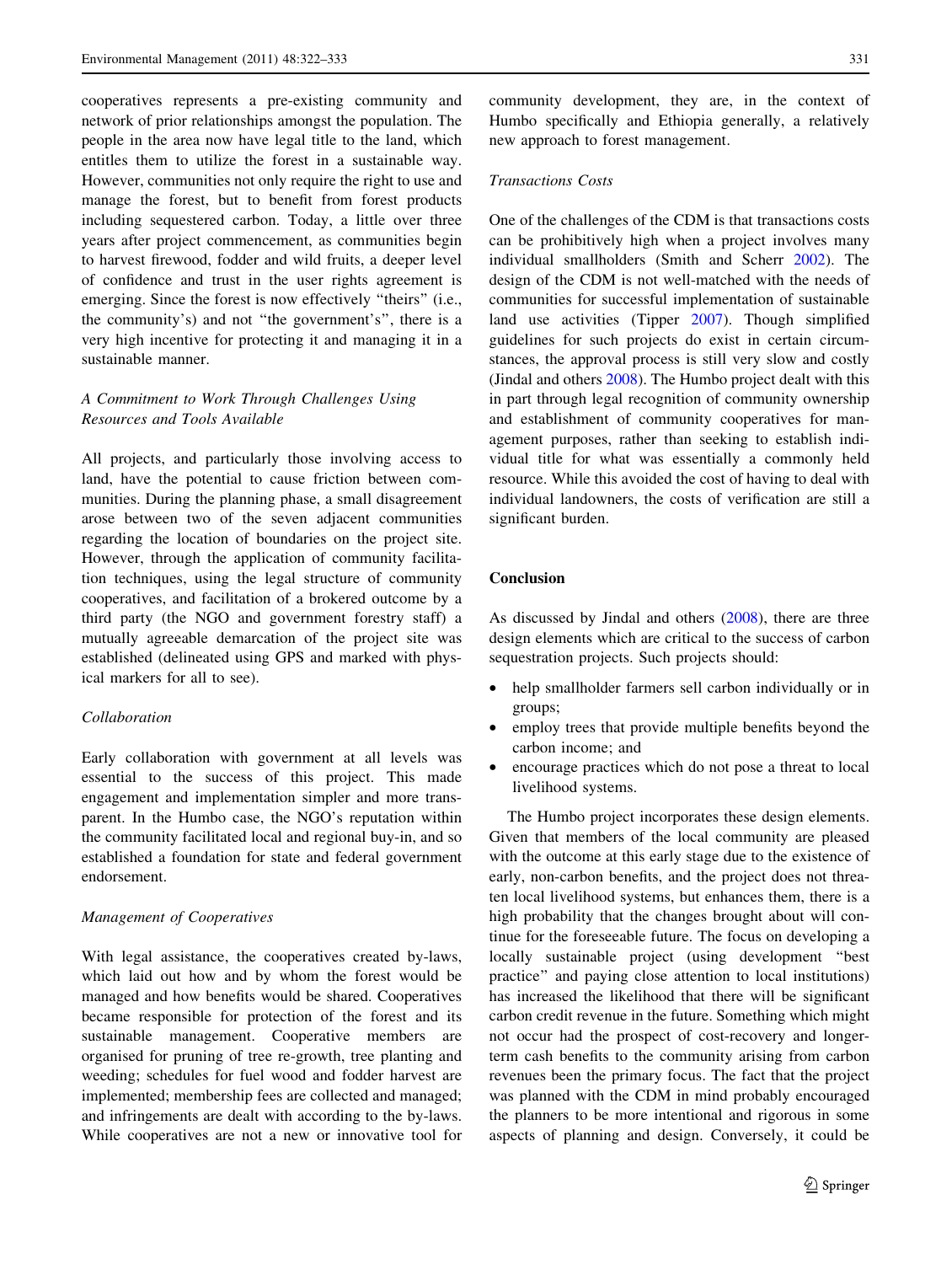<span id="page-10-0"></span>argued that the NGO would have been able to do this without trying to meet the CDM requirements. However, had this been the case the project would have proceeded with no emphasis on the future carbon credit revenue and the potential it has to benefit the community and the livelihoods of its residents in the future.

Environmental restoration has been shown to be economically viable and socially acceptable from the community's perspective even without carbon sequestration income. The initial investment in the community participatory process itself has been sufficient to bring about significant benefits as perceived by the community. It remains to be seen if the receipts from carbon will be sufficient for a project developer to recover the investment as well as resourcing additional development activities in the community.

In the event that they do not, the project has nonetheless established a process of community-driven change that can help alleviate poverty through environmental restoration. The project effectively demonstrates, even at this early stage, that protecting highly degraded land against overgrazing, over cutting and charcoal production can lead to regrowth of forest biomass without the need to invest in costly replanting and all its attendant risks. This is possible through simple technology and legal empowerment. By working with the whole community and ensuring some early local benefits, the Humbo project addresses some important constraints to the successful implementation of the CDM in a pro-poor manner. In a country where there are few examples of successful implementation of community management, this project demonstrates an approach that effectively removes the institutional constraint to change. It does this by working with and through local communities to establish socio-culturally appropriate and ''owned'' institutions that facilitate a sense of community ownership and management of valuable common pool resources.

Acknowledgments The authors would like to acknowledge the significant contribution of the many individuals and organisations that have assisted with the development of this project. The project would not have been at all possible without the persistence and commitment of World Vision Ethiopia project staff. The authors would like to acknowledge the financial and technical support provided to this project primarily by World Vision Australia and the Japanese Policy and Human Resources Development Fund, via the World Bank. In addition to its financial contribution, the World Bank's BioCarbon Fund contributed by way of technical assistance and flexibility to the project. In particular, Elly Bradbury, Andre Aasrud and Mikko Ollikainen played a critical and supportive role throughout. The local forestry staff of the Humbo Woreda, Wolaita Zone, SNNPR State, and the Ethiopian EPA have also been of tremendous assistance and instrumental to the implementation and success of the project. Finally, the community members deserve genuine recognition as pioneers, and as innovators who were willing to undertake a difficult and ambitious task. Their cooperation and commitment in bringing this project to fruition is to be recognised and respected.

#### References

- Admasu M (2009) Social aspects study during the pre-feasibility and social mitigation action plan: annex 7 to the Humbo communitymanaged natural regeneration project PDD. World Bank Team, Addis Ababa, 35 pp
- Albrecht A, Kandji ST (2003) Carbon sequestration in tropical agroforestry systems. Agriculture, Ecosystems and Environment 99:15–27
- Austin D, Faeth P, Seroa da Motta R, Young C, Ji Z, Junfeng L (1999) How much sustainable development can we expect from the clean development mechanism? World Resources Institute, Washington, DC
- Benti DG (2006) Forestry report: annex 13 to the Humbo communitymanaged natural regeneration project PDD. World Bank Team, Addis Ababa, 11 pp
- Bojang F, Reeb D (1998) Community forest ownership: key to sustainable forest resource management, the Gambian experience. In: Proceedings of international community based natural resource management network workshop, Washington, DC
- Brown K, Corbera E (2003) Exploring equity and sustainable development in the new carbon economy. Climate Policy 3S1:S41–S56
- CCBA (2008) Climate, community and biodiversity project design standards, 2nd edn. The Climate Community & Biodiversity Alliance (CCBA), Arlington
- CDM (2009) Project 2712: Humbo Ethiopia assisted natural regeneration project: project design document (PDD), version 03. Clean Development Mechanism (CDM). [http://cdm.unfccc.int/](http://cdm.unfccc.int/Projects/DB/JACO1245724331.7/view) [Projects/DB/JACO1245724331.7/view,](http://cdm.unfccc.int/Projects/DB/JACO1245724331.7/view) 102 pp
- Dettmann P, Rinaudo T, Tofu A (2008) The Humbo communitybased natural regeneration project, Ethiopia. In: Streck C, O'Sullivan R, Janson-Smith T, Tarasofsky R (eds) Climate change and forests: emerging policy and market opportunities. Chatham House and Brookings Institution Press, London, pp 86–88
- Ensminger J (1996) Culture and property rights. In: Hanna S, Folke C, Maler K-G (eds) Rights to nature: ecological, economic, cultural, and political principles of institutions for the environment. Island Press, Washington
- Fortmann L, Bruce JW (1988) Whose trees? Proprietary dimensions of forestry. Westview Press, Boulder
- Franzel S (1999) Socioeconomic factors affecting the adoption potential of improved tree fallows in Africa. Agroforestry Systems 47:305–321
- Government of Ethiopia (2003) Regional basic socio-economic and demographic information. The Southern Nation Nationalities and People Region (SNNPR) Statistics Department, Government of Ethiopia, Ethiopia
- Greenhouse Balanced (2006) Environmental analysis: annex 14 to the Humbo community-managed natural regeneration project PDD (version 1.3). Greenhouse Balanced, World Bank Team, Melbourne, 13 pp
- Gutman P (ed) (2003) From goodwill to payments for environmental services: a survey of financing options for sustainable natural resource management in developing countries. World Wide Fund for Nature (WWF), Washington, DC
- JACO CDM (2009) Validation report: Humbo Ethiopia assisted natural regeneration project. JACO CDM Co., Ltd., GR09W0008D, 85 pp
- Jindal R, Swallow B, Kerr J (2008) Forestry-based carbon sequestration projects in Africa: potential benefits and challenges. Natural Resources Forum 32:116–130
- Kamara JK, Tefera H, Tofu A (2008) World Vision Humbo community reforestation project in Humbo-Ethiopia: